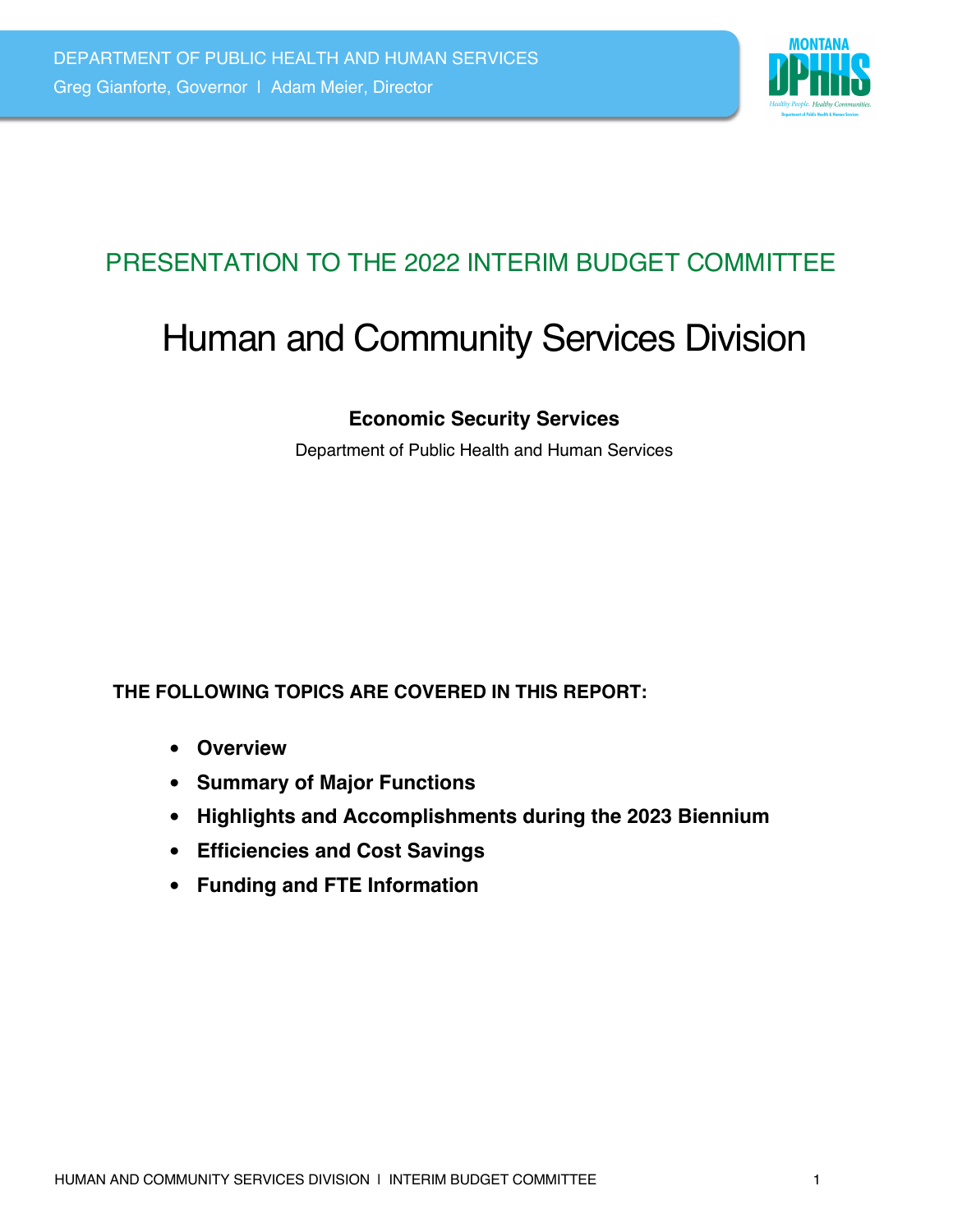# **OVERVIEW**

The Human and Community Services Division (HCSD) offers economic safety net programs for eligible Montanans. In total, HCSD programs provide services to more than a quarter of Montanans. These programs are designed to help households with no or limited income to meet basic human needs for food, shelter, water, heat, and healthcare. Many of the division's programs include expectations to work or to engage in work training and education programs, with the goal of helping households to achieve economic self-sufficiency.

The division manages eligibility for both block grant programs and entitlement programs. An entitlement program guarantees benefits to those who meet the federal eligibility requirements; therefore, expenditures vary depending on program enrollment. Examples of entitlement programs include Medicaid and the Supplemental Nutrition Assistance Program (SNAP). For block grant programs, states receive a set amount of funding and have greater flexibilities over program administration, including how funding will be allocated and the eligibility requirements for the program. Temporary Assistance for Needy Families (TANF) and Low Income Home Energy Assistance Program (LIHEAP) are examples of block grant programs.

HCSD employs just under 500 FTE with expenditures for personnel, operation, and distributed benefits just below \$300,000,000. Approximately 85 percent of the division's FTE are dedicated to local offices throughout the state.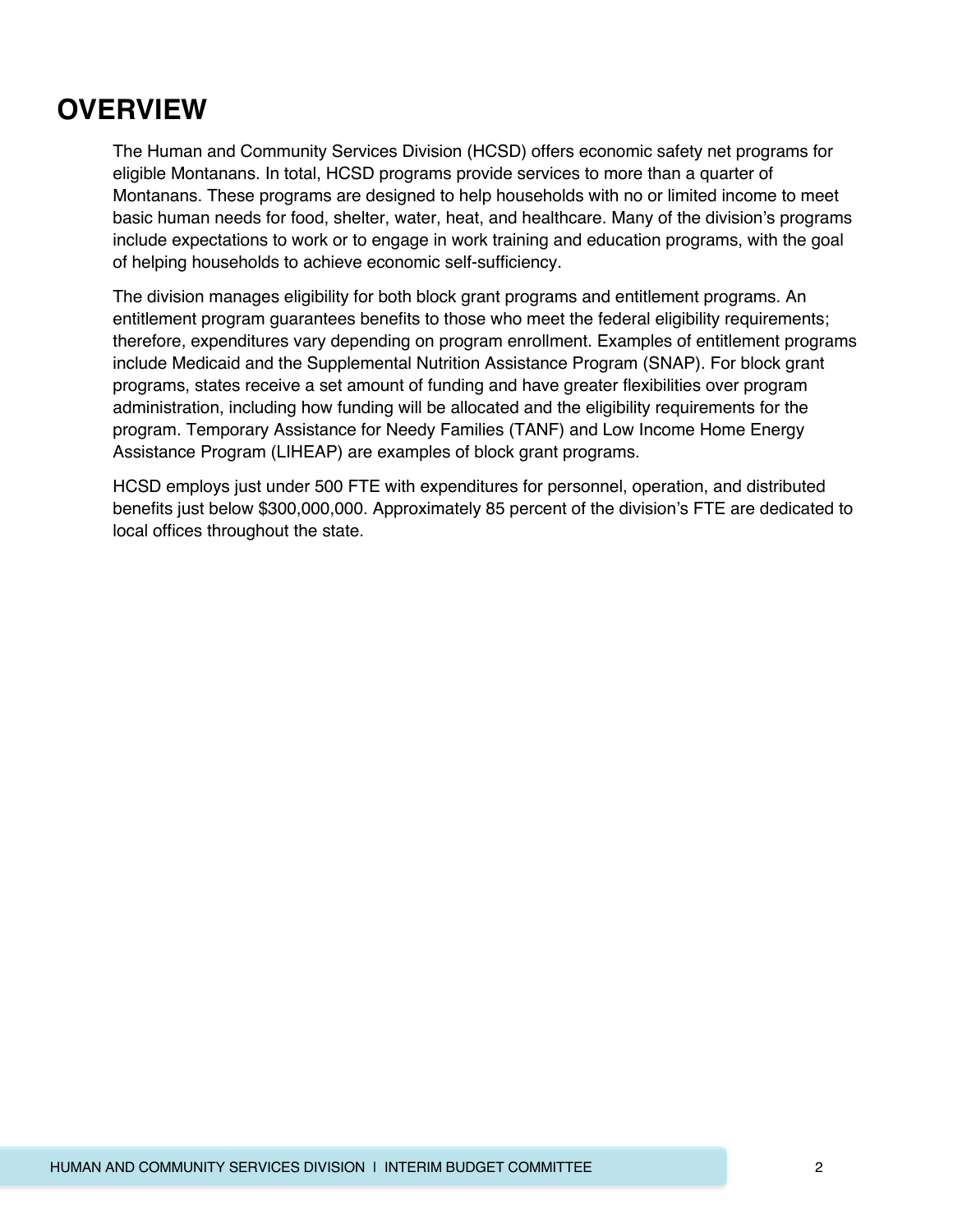# GENERAL PROGRAM ELIGIBILITY

The following chart shows the various programs and maximum "countable" income for a family of three to qualify for assistance. Note: program eligibility is not based solely on countable income since other qualifying conditions may exist depending on the specific program.



- 1) Temporary Assistance for Needy Families (TANF)
- 2) Supplemental Nutrition Assistance Program (SNAP)
- 3) Commodity Supplemental Food Program (CSFP)
- 4) Food Distribution Program on Indian Reservations (FDPIR)
- 5) The Emergency Food Assistance Program (TEFAP)
- 6) Medicaid Expansion (MA EXPANSION)
- 7) ABD (includes Aged, Blind, Disabled; Medically Needy; Long-term Care)
- 8) Healthy Montana Kids (HMK/CHIP) and Healthy Montana Kids Plus (Medicaid)
- 9) Low Income Home Energy Assistance Program (LIHEAP)
- 10) Weatherization Program (Wx)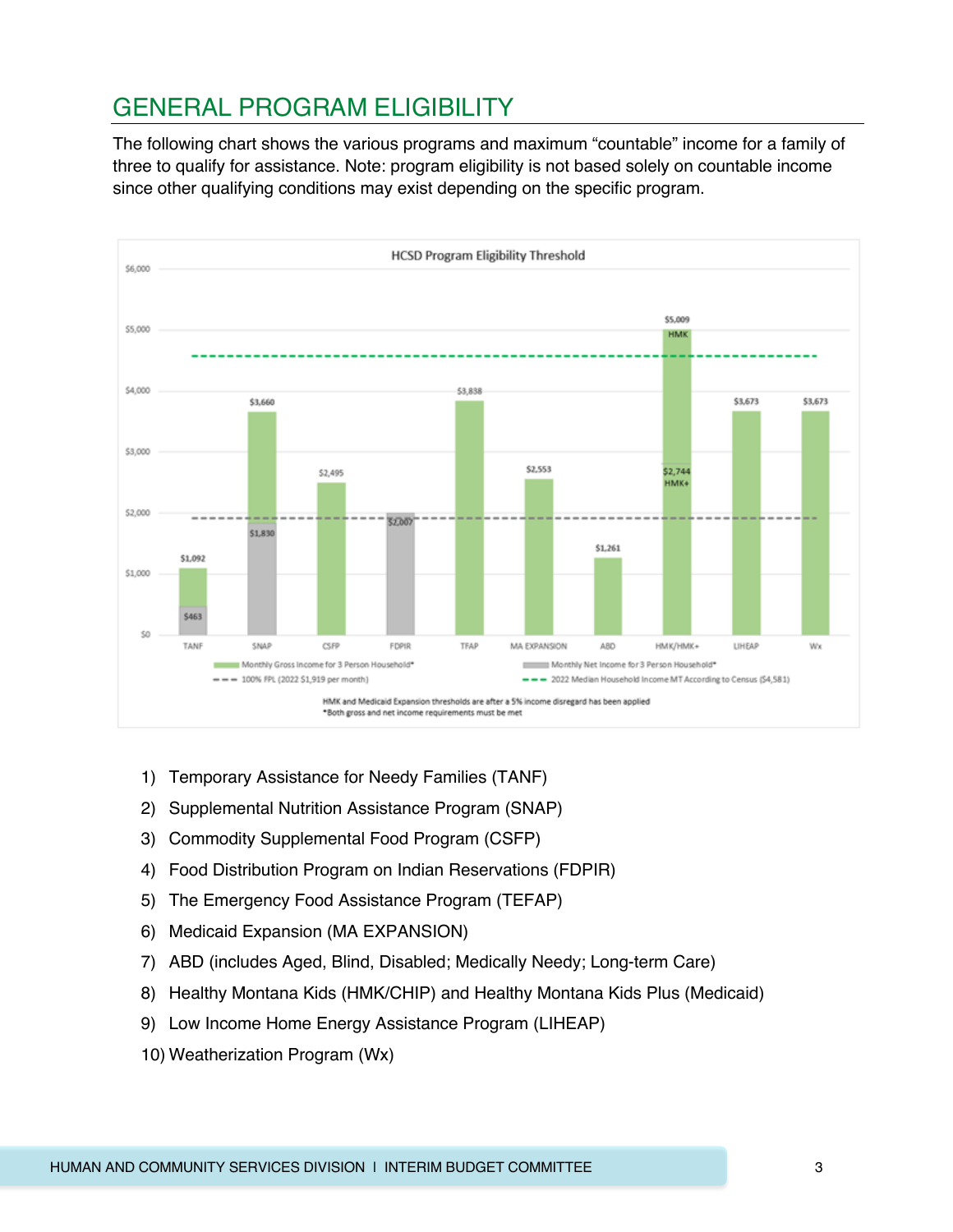# **SUMMARY OF MAJOR FUNCTIONS**

## ELIGIBILITY AND COMMUNITY SERVICES

The division's services are accessible to the public through a variety of channels depending on the programs and services they are seeking. The following programs are accessed through the 19 Offices of Public Assistance (OPA):

- Supplemental Nutrition Assistance Program (SNAP)
- Temporary Assistance for Needy Families (TANF)
- Medicaid and CHIP

In addition to visiting an OPA, individuals can apply and update their case online at apply.mt.gov, via mail or fax, and by phone.

The division contracts with Human Resource Development Councils (HRDCs) to assist applicants in applying for the Low-Income Home Energy Assistance Program (LIHEAP), Low-Income Home Water Assistance Program (LIHWAP), and the Weatherization Program. HRDCs also provide a variety of community-level services on the division's behalf, such as homelessness prevention assistance to Montanans.

## FOOD SECURITY

#### **Commodity Food Distribution Program (includes CSFP, FDPIR and TEFAP)**

Through the state-owned warehouse for food commodities, HCSD houses and inventories meals for vulnerable populations across Montana. Warehouse truck drivers delivered nearly nine million pounds or 300,000 cases of food to hungry Montanans in state fiscal year 2021.

- 20% of the food supports food distribution on Indian Reservations
- 26% of the food supports the school lunch program through OPI
- 24% feeds low-income seniors
- 30% supports emergency food needs through food banks, homeless shelters, soup kitchens, and group homes

#### **Supplemental Nutrition Assistance Program (SNAP)**

SNAP provides food assistance to low-income Montanans. On average, 51,467 households receive SNAP benefits each month. The average monthly benefit amount is \$390 per household, and the average SNAP household receives SNAP benefits for 18 months. The federal government sets the eligibility criteria for this entitlement program. One in every eleven Montanans receives SNAP benefits, and nearly two-thirds of SNAP participants are children, elderly, or have disabilities.

Of those receiving SNAP in FY 2021:

- 40% children
- 17% disabled non-elderly adults
- 9% seniors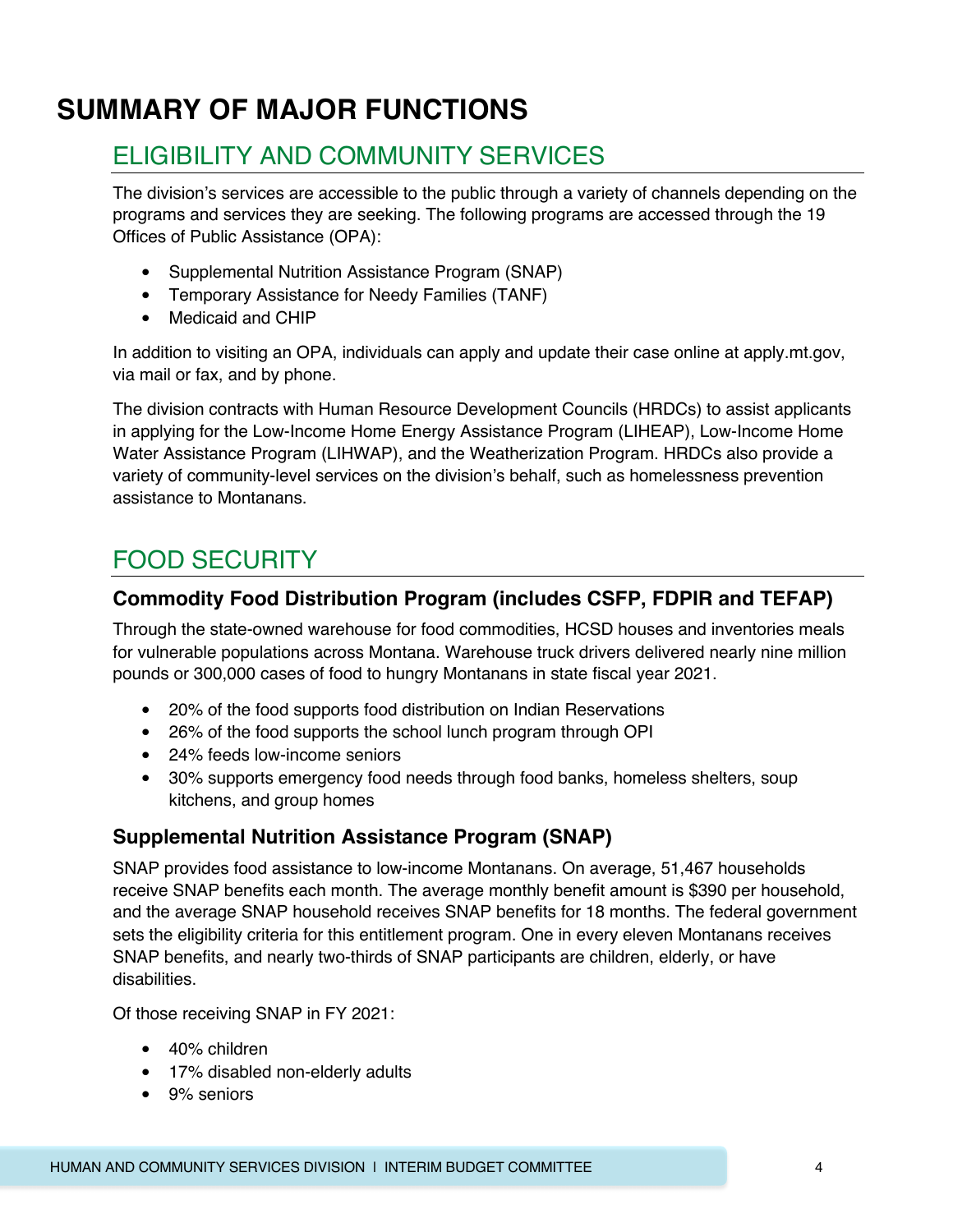# ENERGY ASSISTANCE

Energy assistance includes the Low-Income Home Energy Assistance Program (LIHEAP) and the Weatherization program. Both programs, funded through a block grant, help low-income households reduce their energy burden. During FY2021, 16,607 households received assistance with their seasonal heating bills. Based on financial eligibility, the average household subsidy through LIHEAP for the 2020-2021 heating season equates to about \$85 per month.

Of those receiving LIHEAP assistance in FY 2021:

- 45% disabled
- 47% elderly
- 16% households with small children

The Weatherization program benefits low-income recipients by investing in energy saving measures to reduce heating costs and lower energy consumption. Investing in weatherization lowers the cost of heating bills for the household over time. Weatherization supports low-income families in maintaining safe, stable, and affordable housing.

Houses are prioritized based on eligibility of the dwelling and high energy burden with preference provided to those households with elderly, persons with a disability, or children. Through FY 2021, 734 households received weatherization assistance resulting in a reduction of annual energy costs by an average of approximately 31 percent. Seventy-six percent of the supported households own their home.

Of those receiving weatherization support in FY 2020:

- 17% disabled
- 21% elderly
- 17% households with small children

# POVERTY REDUCTION EFFORTS THROUGH COMMUNITY INVESTMENT

The Community Services Block Grant (CSBG) and local Human Resource Development Councils (HRDCs) support community-specific efforts to address poverty through youth employment, job counseling and skills training, money management classes, transportation, and emergency assistance. In FY 2021, approximately 60,259 individuals benefited from community services provided through the HRDCs. Through the efforts of the homeless assistance program in FY 2021, 1,121 Montanans received rapid rehousing and homeless prevention assistance.

AmeriCorps VISTA projects focus on building permanent infrastructure in organizations and programs to help them more effectively bring individuals and communities out of poverty. VISTAs are the "behind the scenes" capacity builders who help build the systems, services, and/or programs necessary for nonprofit organizations and government agencies to effectively reach their target demographics. During FY 2021, 19,242 low-income youth and 3,685 veterans and military families were served by VISTA programs in Montana.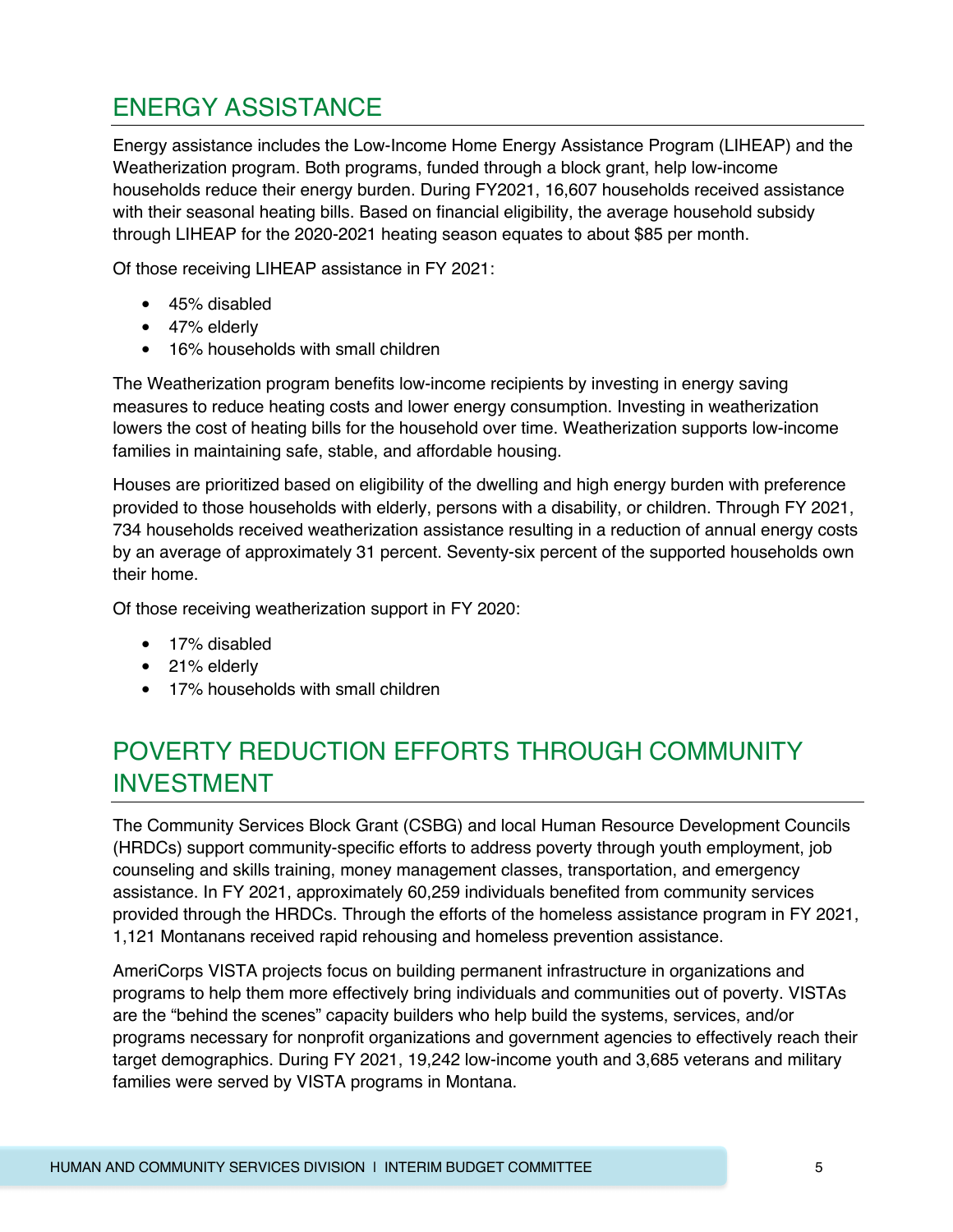## HEALTHCARE COVERAGE

Each month, approximately 254,621 Montanans receive healthcare coverage benefits. Eligibility for healthcare coverage, which is determined by the Offices of Public Assistance, covers a wide range of the state's population, from infants to senior citizens, to children and adults with disabilities in need of community services and long-term care. Eligibility and enrollment in Indian Country are supported through partnerships with four tribal governments: Confederated Salish and Kootenai Tribes, the Chippewa Cree Tribe, the Blackfeet Tribe, and Fort Belknap Tribes.

# EMPLOYMENT AND FAMILY SUPPORT

## **Temporary Assistance for Needy Families (TANF)**

The Montana TANF program is temporary assistance designed to help families become stable, able to work, and financially secure. To be eligible for TANF, the household must have a child or include a pregnant woman in her 3rd trimester. The federal limitation on temporary assistance is 60 months in a lifetime. In addition to the state-run TANF program, four tribes manage their own TANF programs: the Blackfeet Tribe, Chippewa Cree Tribe, Fort Belknap Tribes, and Confederated Salish and Kootenai Tribes (CSKT).

Clients eligible for TANF services may be eligible to receive cash assistance and/or other supports to meet goals such as family stability, employability, and financial security. Approximately 5,520 Montanans in 2,389 households receive TANF in the form of cash assistance each month. On average, a TANF client receives assistance for nine months. In 2021, 81% of TANF participants were children.

The TANF program uses a model called the Bridge Model, which allows advocates to work with clients to assess needs, set goals, and evaluate outcomes. The Bridge addresses three primary areas: family stability, employability, and financial security. TANF families often have barriers to employment that can impede their ability to complete training or go to work. The five most common categories of barriers for TANF clients are physical health, child care, child education, housing, and caring for a family member.

When a client identifies a barrier to employment, the advocate works with the client to set goals and provide support through referrals or services designed to address the barrier. For example, if a client needs childcare to go to work, the client advocate will refer the family to the Best Beginnings Scholarship Program for financial assistance and help finding child care.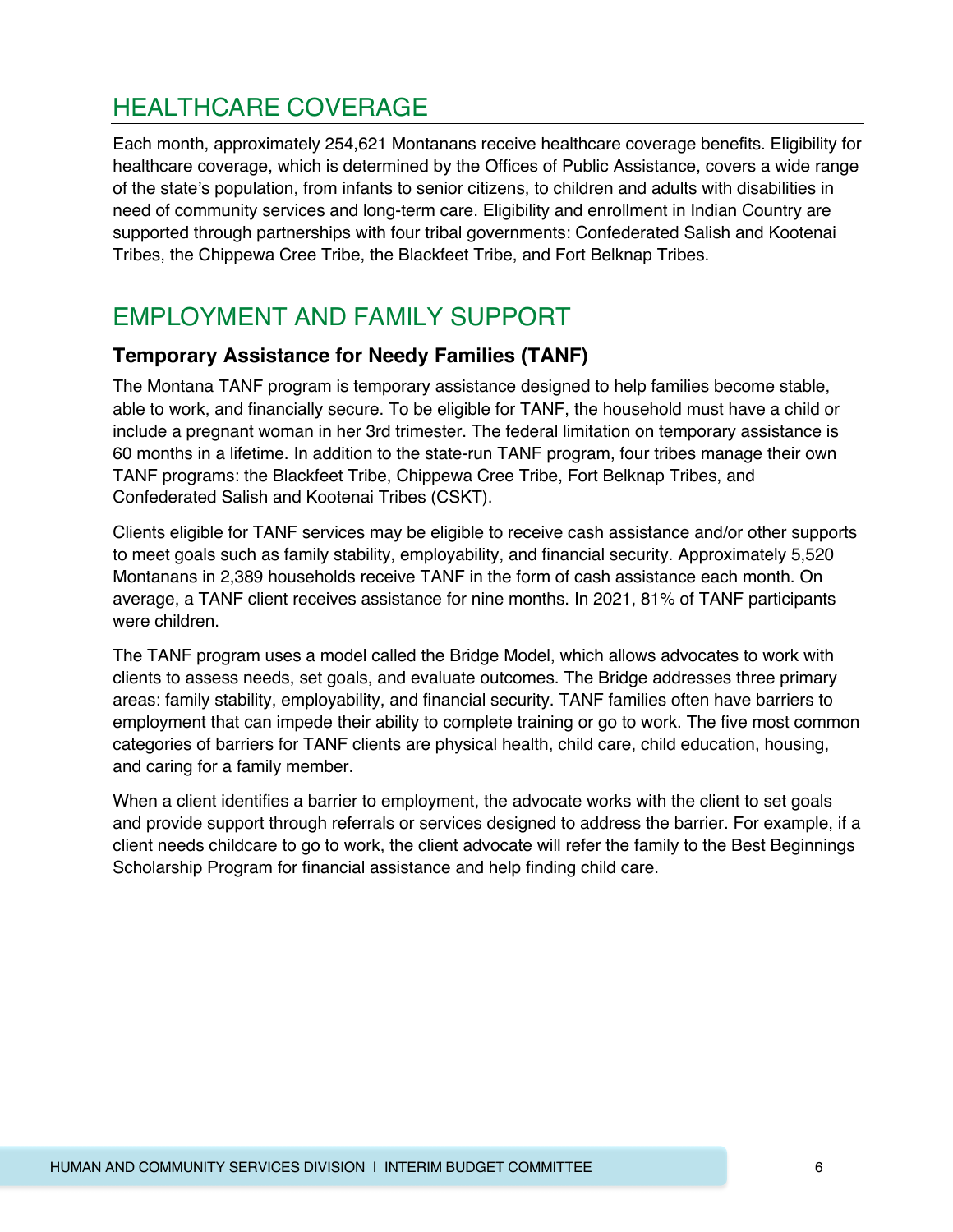# **HIGHLIGHTS AND ACCOMPLISHMENTS DURING THE 2023 BIENNIUM**

## SNAP EMPLOYMENT & TRAINING EXPANSION

The SNAP Employment and Training (SNAP E&T) program helps SNAP participants enhance skills, training, or work experience to obtain regular employment that leads to economic selfsufficiency. Montana has SNAP E&T programs in Yellowstone, Missoula, and Lewis and Clark counties. HCSD utilizes American Rescue Plan Act funding to expand the SNAP E&T program. This spring, HCSD procured an intermediary to assist with this expansion and has awarded this contract to Easterseals-Goodwill Northern Rocky Mountain. The intermediary will provide support to the state SNAP E&T program by centralizing operational functions and leveraging established leadership roles, key partnerships, and expertise within the workforce.

SNAP administrative funds under the American Rescue Plan Act (ARPA) will fund the initial expansion of the SNAP E&T program. The SNAP E&T 50/50 funding mechanism will sustain the program long-term. DPHHS will work with Easterseals-Goodwill to secure non-federal funding from private and non-profit entities for E&T services that will be reimbursed at a 50% rate by the federal government.

DPHHS will work with Easterseals-Goodwill to establish partnerships with community-based organizations, institutions, and non-profit organizations to provide SNAP E&T services to clients in the eight counties by the end of this year, thirteen counties by the 2023, and all counties by no later than the end of 2027.

## PADNEMIC EBT

Since March 2020, HCSD has administered the Pandemic EBT (P-EBT) program. P-EBT ensured access to the equivalent of school meals for those who were eligible and lost access to free or reduced-price school meals due to COVID-19 school closures or remote attendance. This program resembles SNAP benefits and can be used for food purchases at any retailer who accepts SNAP. From March 2020 to August 2021, DPHHS issued more than \$66 million in P-EBT benefits.

Over the next three months, HSCD will issue retro-active P-EBT benefits for the 2021-2022 school year to those children under age 6 who received SNAP benefits. HCSD plans to issue summer P-EBT benefits to all children eligible for free or reduced priced school meals under the age of 18.

# NEW LOW-INCOME HOME WATER ASSISTANCE PROGRAM

Montana was one of the first states to implement the Low-Income Home Water Assistance Program (LHWAP) funded by the Consolidated Appropriations Act and American Rescue Plan Act. To date, HCSD issued \$1 million to support nearly 3,500 eligible households to provide assistance with paying water and wastewater expenses. This program will continue through September 2023 per federal program limitations.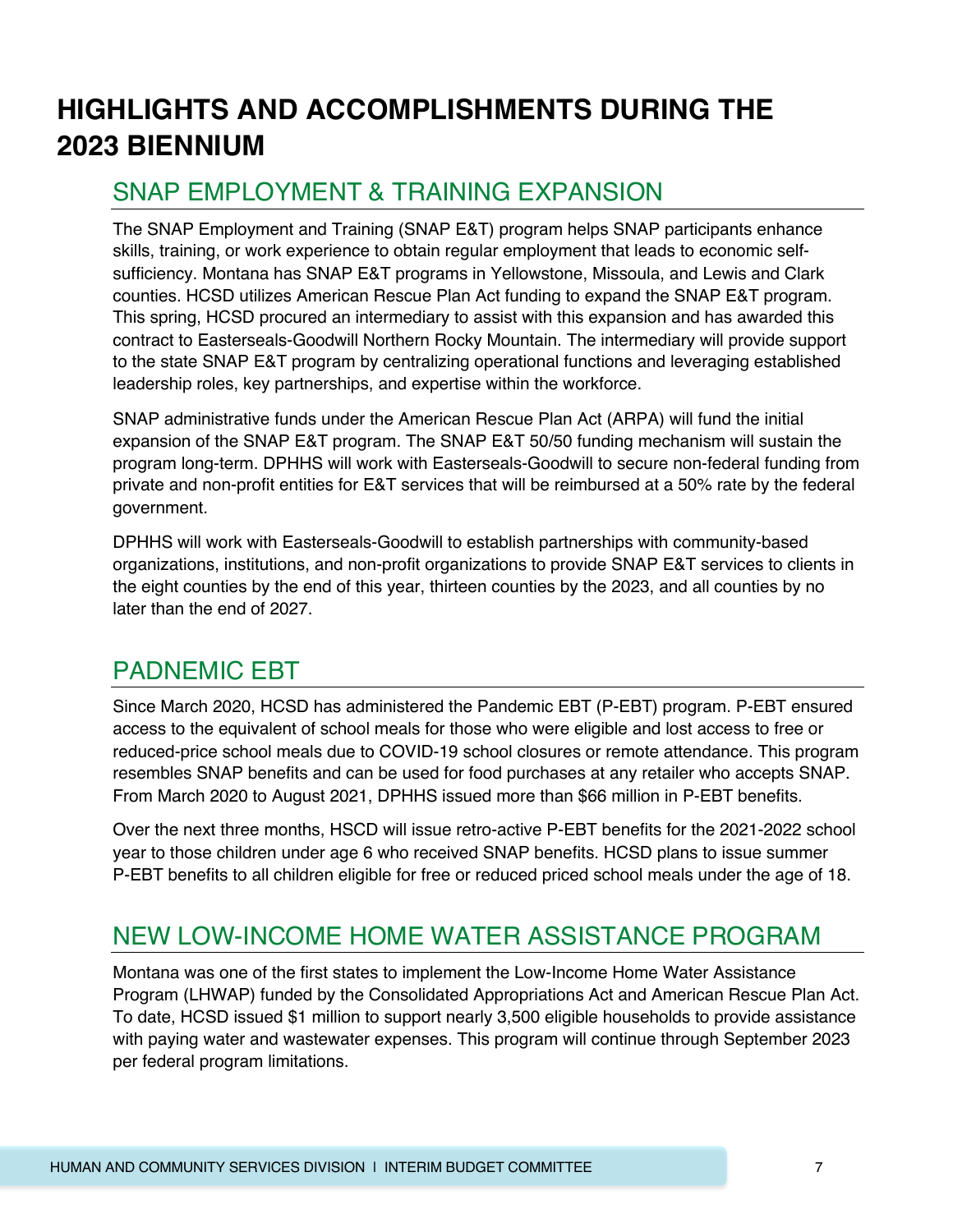# INCREASE IN LOW-INCOME HOME ENERGY ASSISTANCE

Additional funding for the Low-Income Home Energy Assistance (LIHEAP) and Weatherization programs was made available through the American Rescue Plan Act (ARPA) and allocated based on the recommendations from Montana's ARPA Health Advisory Commission.

For the 2021-2022 heating season, over \$16 million in funding provided increased heat assistance payments directly to energy providers for the lowest income households with the highest energy burden, as well as special populations such as the elderly, disabled, or households with young children.

A temporary one-time benefit to pay for utility arrearages and emergency payments for reconnection fees or to stop service disconnects provided nearly \$1 million in assistance to just over 2,000 eligible households, with over 60% of these households below the federal poverty line.

# IMPROVING AND ENHANCING CUSTOMER SERVICE

HCSD implemented several strategies to provide better customer service to Montanans, including utilizing technology to enhance business processes, implementing new communication methods, and providing additional online services.

#### **Text Messaging**

HCSD employed text messaging to engage with Montanans, increasing the timeliness of communication and response rates. Last year, HCSD automated its returned mail process, including automatically sending text messages to clients requesting they update their address with DPHHS. HCSD also used text messaging to communicate to clients about the Pandemic Emergency Assistance Funds and directed them to a short survey, offering a quick and easy way to determine potential eligibility. As part of its PHE unwind outreach efforts, HCSD began sending text messages to households where HCSD data sources indicate their address is no longer current. Once HCSD resumes Medicaid renewals at the end of the PHE, text messaging will be an important tool to remind households about renewal deadlines. HCSD is regarded as a national leader in communication strategies and has presented its methods to multiple organizations and states over the past year.

#### **SNAP/TANF Online Purchasing**

This spring, DPHHS launched online purchasing for SNAP/TANF households. Montanans eligible for food and cash assistance can now make purchases online through Walmart.com, Amazon, and other online retailers as part of a federal nationwide initiative to increase food access.

Individuals simply select EBT as a payment method and enter their EBT card pin. Any items that aren't eligible for the SNAP or TANF cash EBT payment (including delivery fees) must be made with an alternate form of payment.

A current list of online retailers accepting Montana EBT cards can be found here: https://www.fns.usda.gov/snap/online-purchasing-pilot.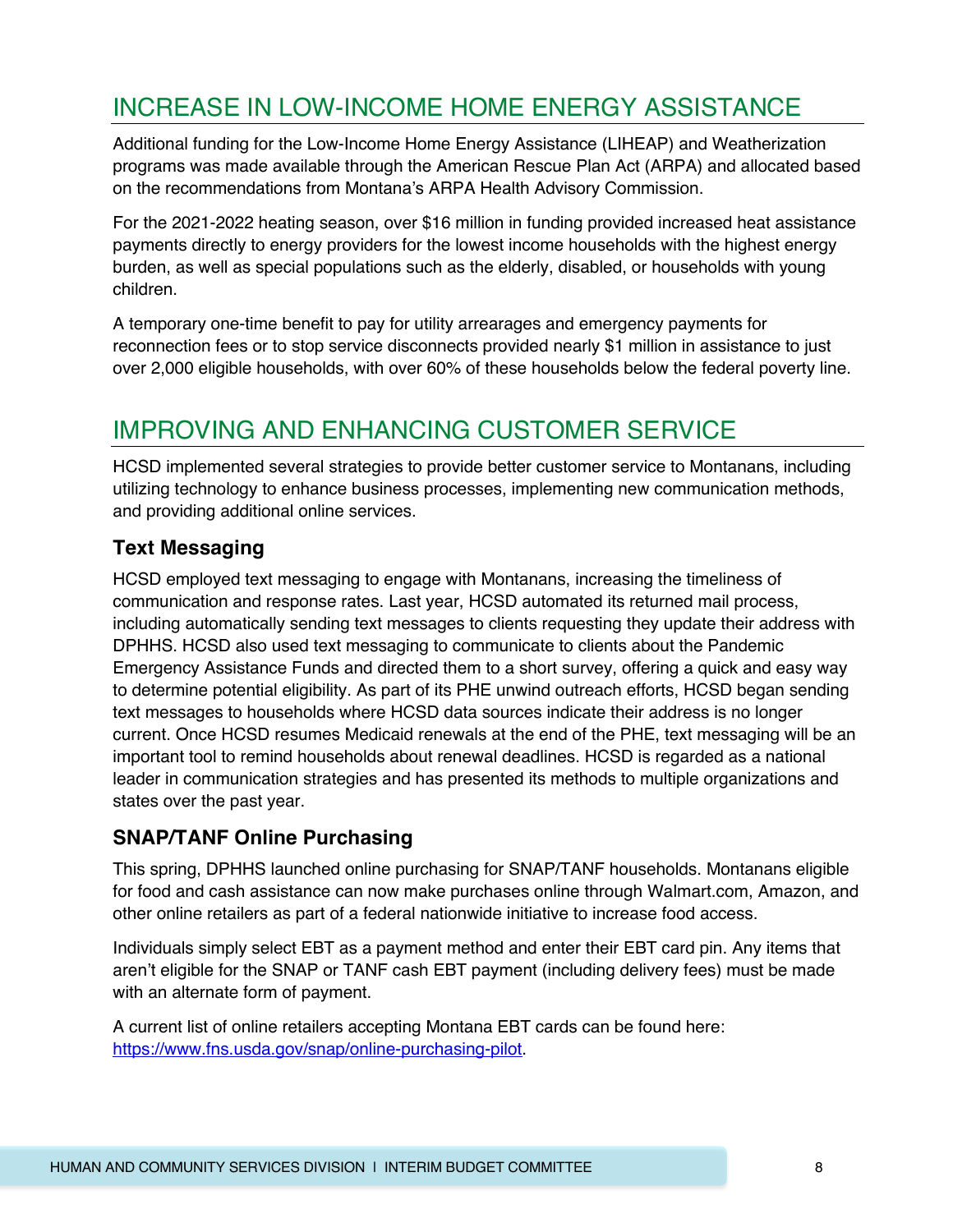# QUALITY ASSURANCE AND FRAUD PREVENTION

While it is critical that eligible Montanans can obtain benefits for their basic daily needs, eligibility staff must make accurate determinations and detect potential fraud to ensure only those who meet all program qualifications receive benefits. The department has always had established and maintained internal controls to timely verify client eligibility factors for applicants and redeterminations; however, HCSD continued to strengthen quality assurance and fraud prevention processes.

#### **Fraud Prevention**

In 2021, the department implemented a solution from Lexis Nexis to provide additional validations within the eligibility determination process to prevent fraud and abuse, including identity verification and criminal background checks. The department is also working with the USDA on integrating with the National Accuracy Clearinghouse (NAC) to identify concurrent SNAP enrollment in multiple states. If dual enrollment is identified, the state will take action that could change benefit amounts. Montana was selected as one of the first four states to connect to the NAC. The goals of the NAC are to reduce waste and inefficiencies, save money, reduce the number of overpayments, and discourage fraud.

#### **Accuracy**

The SNAP Quality Control process continuously evaluates Montana on the accuracy of SNAP determinations. HCSD achieved a significant reduction in the error rate in the past 12 months, which USDA regional team praised. HCSD is committed to future continuous improvement in the SNAP error rate and for error rates for all programs administered by HCSD. Several new initiatives improved accuracy and reduced errors:

- A new Quality Assurance Program Manager targets error prone areas and works with program managers and the training team to develop higher quality and more targeted trainings.
- The collaborative Business Process Re-Engineering group focuses on system enhancements, changes in business processes, and policy clarifications. This group consists of staff from all areas of the division, including management, policy staff, and field staff. It also includes participation from the DPHHS Office of Inspector General and SNAP federal partner, Food and Nutrition Services (FNS).
- The Career Development and Policy teams travel to each OPA to train on errors specific to that office. This collaborative approach began in April 2022 and six offices received the training.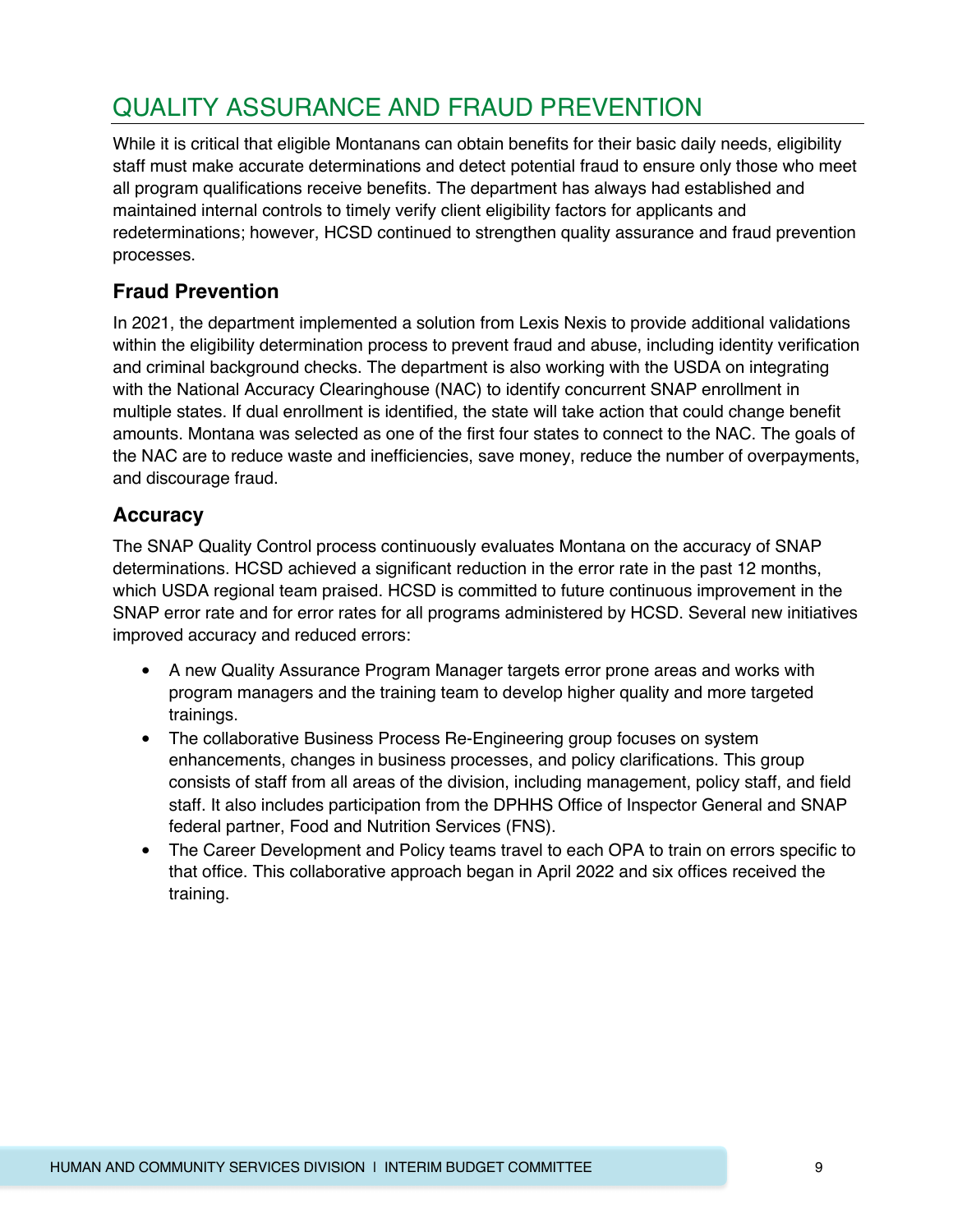# **EFFICIENCIES AND COST SAVINGS**

## BOT AUTOMATION AND SYSTEM ENHANCEMENTS

In 2020, a virtual assistant named Sophie was added on the apply.mt.gov website to assist those seeking services. Sophie provides answers to common questions about the application process and offers an initial pre-screen for eligibility. The virtual assistant also allows Montanans to receive 24/7 support to check application status, benefit status, and order a replacement Medicaid card. Thousands of Montanans interact with Sophie monthly, and DPHHS will continue to enhance the online assistant to provide better customer service to those seeking assistance.

Last year, HCSD deployed two additional Intelligent Digital Workers (or "bots") to free case workers from repetitive work. First, the returned mail (REMI) bot automates the processing of returned mail tasks within the CHIMES eligibility system when correspondence was undeliverable to a client. The bot updates the respective screens in CHIMES, and automatically contacts the client via email and text message. Second, the Notice of Missed Interview (NOMI) bot automates the processing within CHIMES where an interview has not been conducted and the associated task is due or past due. The bot solution updates the respective screens in the CHIMES system, sends out the notice, enters case notes, and closes the associated tasks.

Bots increase automation, reducing manual workload on staff; increase communication to our clients (and subsequent action from clients), and receive positive feedback from both staff and clients.

In addition, several enhancements have been added to the CHIMES system to increase efficiencies and accuracy. These enhancements include consolidating three notices into one, and modifications to multiple screens and processes to reduce common errors and improve the efficiency and use of the system for staff.

## INTERNAL PROCESSES

Over the past 18 months, HCSD prioritized documenting internal policies, procedures, and controls across the division. To date, approximately 100 previously undocumented processes have been written. While developing these written processes, HCSD identified and implemented several efficiencies and improvements in the process. The documentation of processes also improved consistency within our teams and positively impacted productivity of team members.